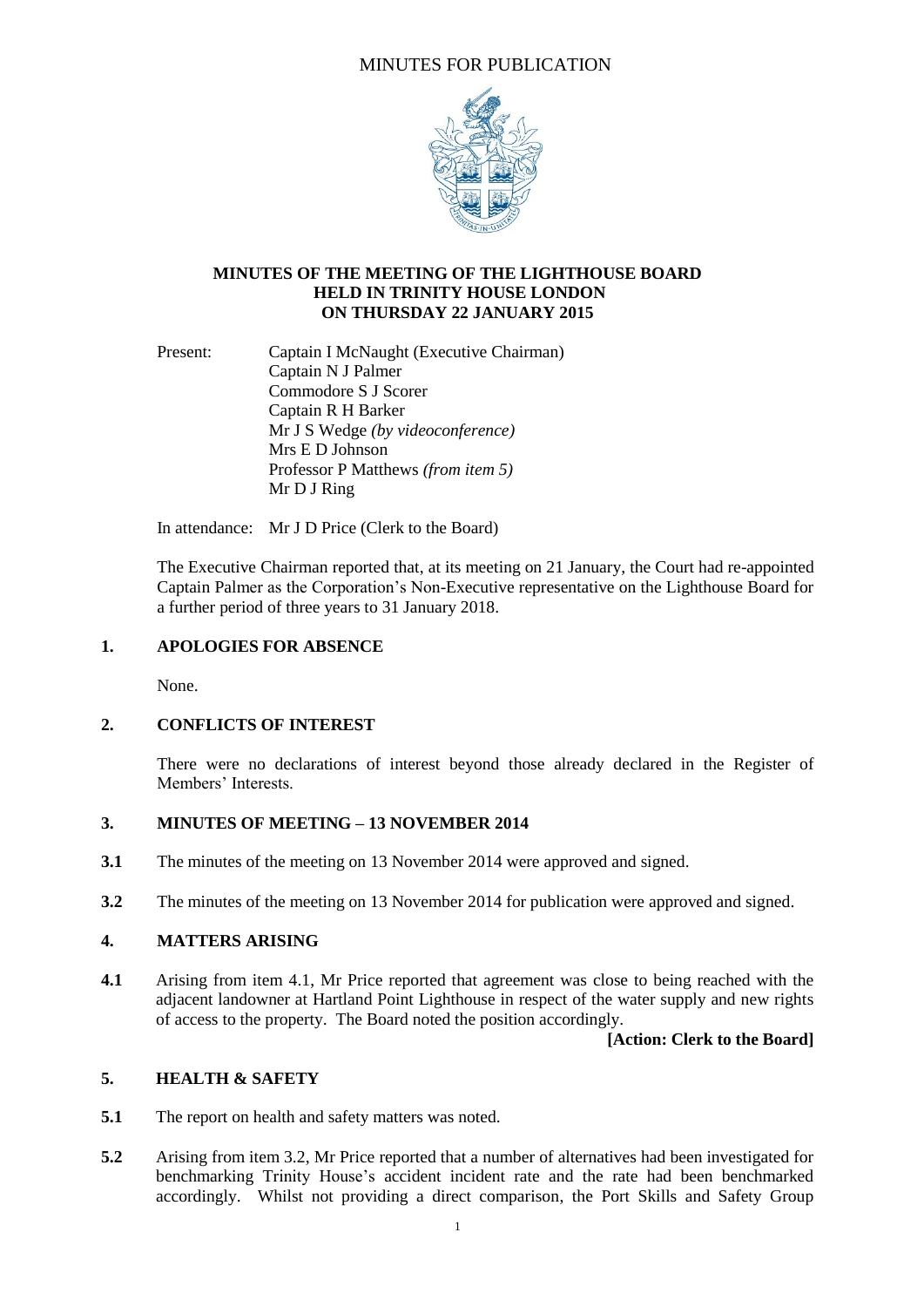Marine Industry benchmark offered a reasonable match. The tri-GLA five year rolling average also provided a good comparator. The Board noted the position accordingly.

Mr Price confirmed that any incidents on board MV MAIR would be included in the incident table. He also reported that steps were being taken to encourage near miss reporting and more would be done in this regard in the future.

## **6. REPORT FROM DESIGNATED PERSON ASHORE**

The report from the Designated Person Ashore was noted.

## **7. BUSINESS PERFORMANCE**

The report on business performance was noted.

## **8. REPORT FROM EXECUTIVE DIRECTORS**

**8.1** The report from the Executive Directors was noted.

### **8.2 Arising from Navigation matters, Captain Barker reported that:**

**8.2.1** The car carrier vessel HOEGH OSAKA had gone aground on 3 January on the Bramble Bank in the Solent in the approaches to the Port of Southampton within its limits of jurisdiction. Trinity House had been contacted by the Harbour Master and the Secretary of State's Representative (SOSREP), with whom Trinity House had an excellent working relationship, about marking the Vessel, as a result of which THV GALATEA had laid two emergency wreck marking buoys on behalf of the Port until the Vessel had refloated on the tide. The Board noted the position. **[Action: Director of Operations]**

Captain Barker also briefed the Board on the support given by NLV PHAROS in searching for the wreck of the cement carrier CEMFJORD which sank in the Pentland Firth very sadly with loss of all crew on 2 January.

### **8.3 Arising from Operational matters, Commodore Scorer reported that:**

**8.3.1** A tri-GLA task group had been established to look at future monitoring requirements and a number of options for the future were under consideration.

### **8.4 Arising from the report on Finance and Support Services matters, Mr Wedge reported:**

- **8.4.1** On industrial relations matters.
- **8.4.2** As a result of the Smith Commission Report on Scottish Devolution, NLB would be required to produce its own certified accounts and lay them before the Scottish Parliament. The requirement to lay the GLF Accounts before the Westminster Parliament would remain. The implications of the change were being monitored.
- **8.4.3** The General Lighthouse Fund was at £39.1M at the end of December. The final transfer pension figure had still not been confirmed pending completion of the Government Actuary's Department's checking process. There was no indication that the final amount would vary significantly from the forecast amount.

### **8.5 Arising from Secretariat matters:**

**8.5.1** It was agreed that the Non-Executive Directors should be informed of TV and Radio programmes featuring Trinity House in the same way as staff.

 **[Action: Clerk to the Board]**

### **8.6 Arising from Research and Radionavigation matters:**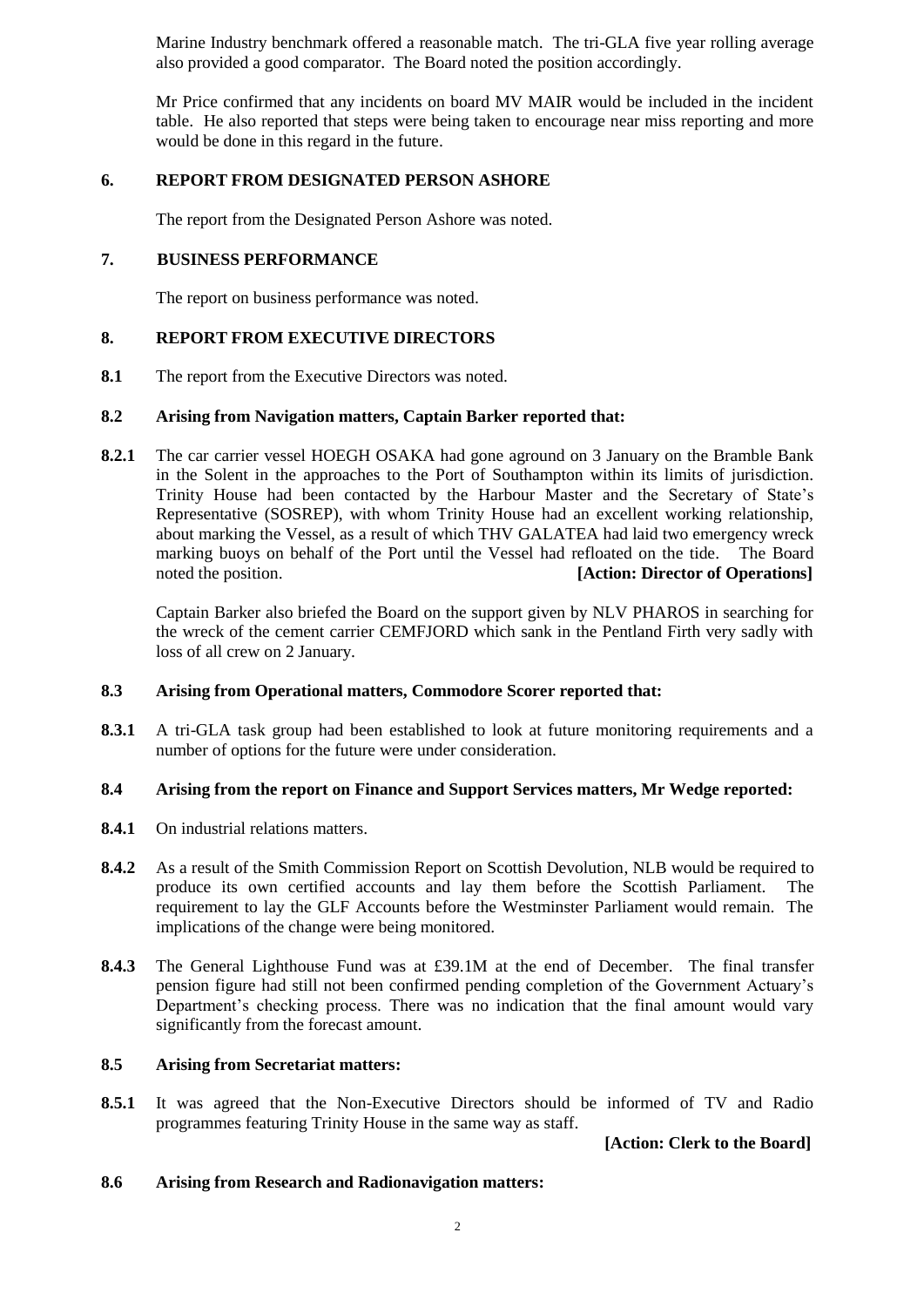**8.6.1** The Board agreed that the Report from the Executive Directors should in future contain a specific section on GNSS vulnerability and eLoran. In this connection the Executive Chairman reported that a brief was to be given to key DfT and Maritime and Coastguard (MCA) Officials and the Permanent UK Representative to the International Maritime Organisation at the MCA on GNSS vulnerability.

### **[Action: Executive Chairman/Director of Navigational Requirements]**

## **9. AIDS TO NAVIGATION PERFORMANCE**

- **9.1** The Board noted the report on aids to navigation performance covering the period from 30 October 2014 to 14 January 2015. There had been no significant casualties.
- **9.2** Captain Barker reported that the Engineering and Operations Manager was close to resolving the issue with DGPS availability reporting.
- **9.3** Captain Barker further reported that the aids to navigation availability reports showed that all three-year rolling averages were exceeding IALA recommendations. That said, there were some individual casualties, where this was not the case. These incidences were closely monitored and, where appropriate, discussed with the Director of Operations. In noting the position the Board agreed that any casualties of particular concern to the Director of Navigational Requirements from time to time should be brought to the attention of the Board.

## **[Action: Director of Navigational Requirements]**

**9.4** Commodore Scorer reported that there had been no significant operational problems as a result of recent bad weather.

#### **10. TRIENNIAL REVIEW**

Mr Price reported that the action plan arising from the Triennial Review had been updated to incorporate feedback from the DfT and NLB in respect of recommendations for which they were the lead. In addition, recommendation 3.28 had been implemented as the October Lighthouse Board minutes had now been published on the Trinity House website. The Board noted the position accordingly.

### **11. MATTERS FOR DISCUSSION**

#### **11.1 DfT and Parliamentary Matters**

#### **11.1.1 Feedback from Multi-Lateral Meeting**

The Board noted the draft minutes from the Multi-Lateral meeting and that the GLA actions arising had been implemented.

The Executive Chairman reported that he had now received a letter from the Right Honourable John Hayes MP, the Shipping Minister, sanctioning the Trinity House and R&RNAV Corporate Plan bids for 2015/16. He circulated a copy of the letter to Members for their information. The letter was generally positive, although in terms of commercial income targets it was important for the DfT to bear in mind the requirement not to prejudice statutory work when undertaking commercial contractual work.

### **11.1.2 Feedback from the Lights Finance Committee (LFC) Meeting**

Captain Palmer, as the Trinity House JSB representative attending the LFC meeting, reported that it had been a constructive meeting.

Captain Palmer added that the LAC had requested a meeting with the Shipping Minster to discuss Light Dues and the JSB representatives had taken the view that, if this were granted, they too wished to meet with the Minister at a separate meeting.

### **12. STRATEGIC ISSUES**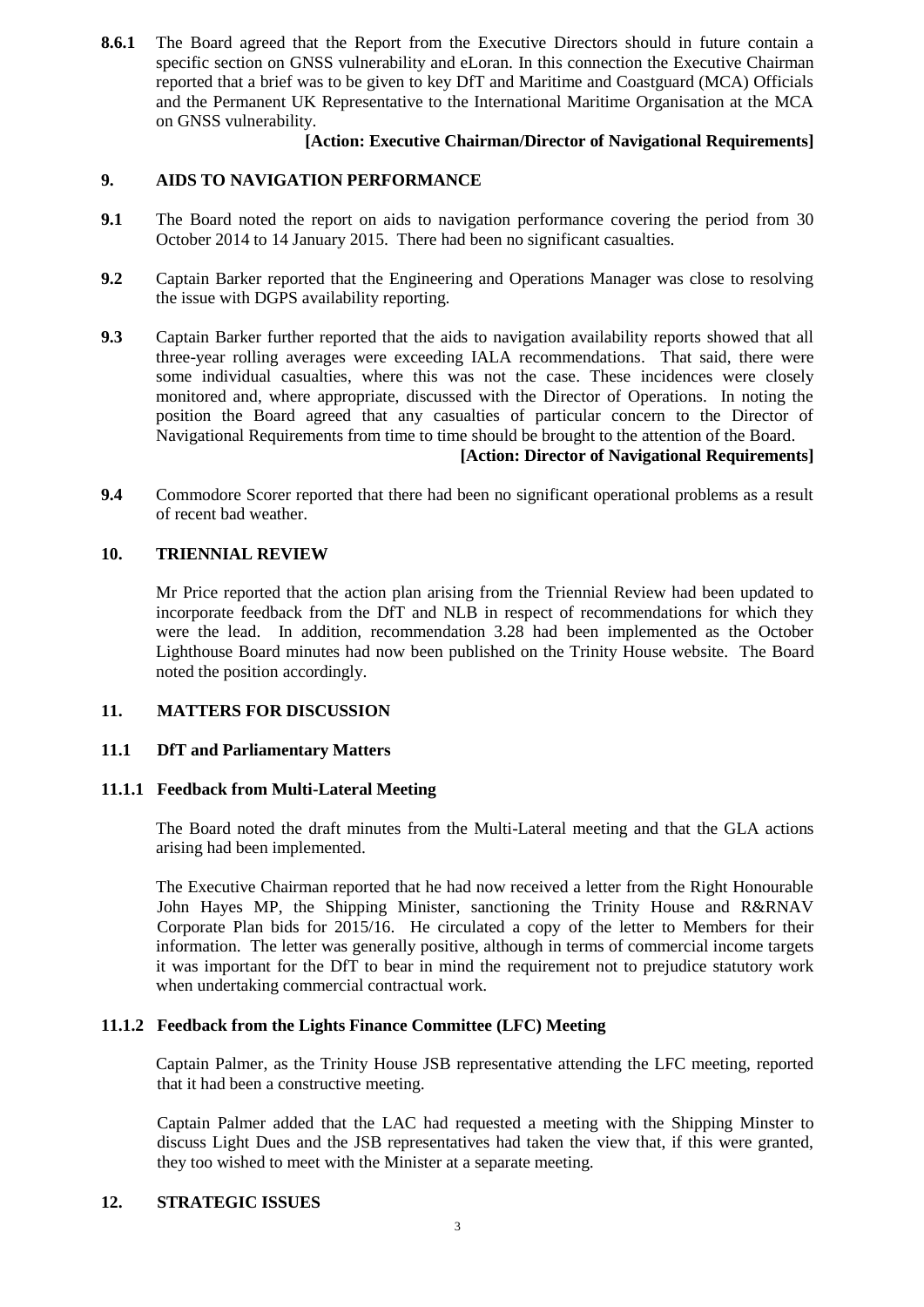### **12.1 Fleet Review**

### **12.1.1 Fleet Review PID**

Captain Palmer reported that the Clerk to the Board and he, as Chair and Secretary of the JSB Fleet Review Group, had met on 22 December with Mr Read-Leah of the DfT to discuss the GLAs' amendments to the draft Fleet Review Project Initiation Document (PID). The Board noted the position and agreed that, once the various issues had been resolved, the PID should be signed off by the Board, although this could be done out of session.

### **[Action: Clerk to the Board]**

#### **12.1.2 DNR Briefing on GLA Fleet Recording**

Captain Barker reported that, following the discussion at the last meeting of the Board with regard to measuring performance against the Risk Response Criteria, he had developed a method of recording the deployment of the GLA Fleet with regard to the 6, 12 and 24 hour response times. In order that the task should not be disproportionally onerous, this process was carried out each Tuesday and Friday and if an incident occurred and the results recorded accordingly. The results to date showed that there were occasions when the 12 hour response time in particular could not be met and one occasion when, for various reasons, none of the response times could be met. In summary, the GLAs' ship resources were tight. The Board thanked Captain Barker for the briefing and noted and agreed the methodology being adopted.

#### **[Action: Director of Navigational Requirements]**

#### **12.2 Corporate Plan 2015/20**

The Board ratified its decision previously made out of session to approve amendments to the Trinity House Corporate Plan 2015/20 as set out in the email from the Director of Finance and Support Services dated 19 December 2014.

#### **12.3 Business Development**

The Board noted that the closing date for applications for the new Business Development Manager was the following weekend. Interviews would be conducted in February.

### **13. JSB MATTERS**

#### **13.1 Draft JSB Minutes – 18 & 19 November 2014**

Noted.

### **13.2 Chief Executives' Committee Meeting – 13 & 14 January 2015**

- **13.2.1** The minutes of the meeting of the CEC held on 13 & 14 January 2015 were noted.
- **13.2.2** The Executive Chairman reported that key matters discussed at the CEC had included the forthcoming JSB meeting, the Fleet Review, Scottish Devolution and the 2015 AtoN Review. The IGC Chairs had also reported on various matters.

### **13.3 Draft JSB Agenda**

The draft agenda for the forthcoming JSB meeting to be held on  $27 \& 28$  January 2015 was noted.

#### **13.4 JSB Strategic Agenda**

The updated version of the JSB Strategic Agenda dated 14 January 2015 was noted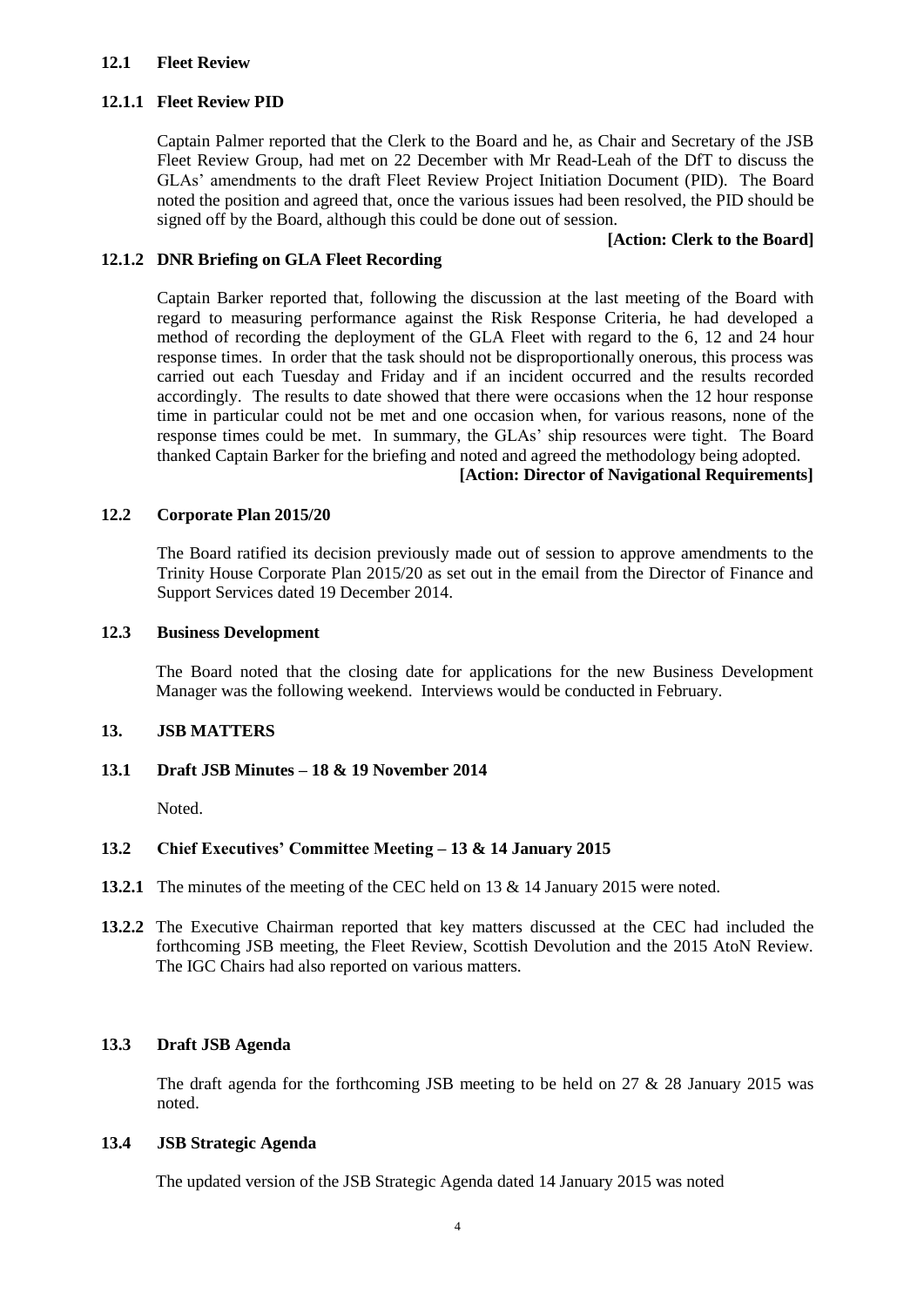Mr Price presented revised terms of reference for the JSB, which were reviewed annually in line with best practice. The proposed changes reflected the participation of Transport Scotland in the JSB and amendments from the CEC. The Board noted and agreed the revised terms of reference accordingly. **[Action: Clerk to the Board]**

### **14. OTHER MATTERS TO BE NOTED OR APPROVED**

### **14.1 Minutes of Audit & Risk Assurance Committee – 18 December 2014**

Noted.

### **14.2 Verbal Report from ARA Committee Chair**

Mrs Johnson, the Audit & Risk Assurance (ARA) Committee Chair, reported that the key issues discussed at the last ARA Committee meeting were as set out in the minutes. She added that she had attended a HM Treasury Audit Committee Chairs event. Matters discussed had included the Government Internal Audit Agency (GIAA) which would become an Executive Agency from 1 April 2015. It was of note that under the new arrangements the Accounting Officer would have a greater role in the selection of the Head of Internal Audit. The GIAA was very much of the view that their service should be tailored to the client's requirements.

Mrs Johnson added that prior to the commencement of the formal agenda ARA Committee Members had held their annual meeting with Auditors without Executives and the Secretary present. A key issue for the GIAA had been the future shape in relation to the other GLAs. It was important to derive maximum benefit from tri-GLA audit work and for there to be no loss in consistency and value. Learning points and findings should be shared. In the case of the recent succession planning audit the Audit & Performance Manager would share the resultant findings with NLB and CIL when their audits had been completed. The Executive Chairman advised that he was comfortable that, in terms of the Lighthouse Service, there were adequate contingency arrangements in place through the organisation's business continuity and other arrangements and having regard to how the organisation had responded previously to the unavailability of a Director for whatever reason. The Board noted the position accordingly.

### **14.3 Revised ARA Committee Terms of Reference**

Approved.

#### **14.4 Review of Risk Registers**

Mr Price presented a report on the latest review of the Corporate Risk Register and the Organisational Risk Register, which sat beneath it. Both had been reviewed by the ARA Committee at its last meeting on 18 December. Since the last review GNSS vulnerability had been added to the Corporate Risk register and the SVS recruitment/retention risk increased from 192 to 306, such that it was now the most significant risk faced by the organisation. The Board noted and agreed the contents of both registers, subject to the 6-12 month target position of the GNSS risk being increased to 210. **[Action: Clerk to the Board]**

### **14.5 Tri-GLA Insurance Contract**

Mr Price reported that the GLAs' marine and liability and the Trinity House non-marine insurance requirements were tendered in line with the EU Public Procurement Process as two separate lots at least every five years. Trinity House led the process. The recent tender exercise had resulted in bids from brokers Aon, Marsh and Willis. As a result of the exercise it was the recommendation of the Tender Evaluation Panel that Willis should be appointed as the GLAs' marine and liability insurance brokers for an initial period of three years with a possible extension for a further one or two years. The Board noted and approved the recommendation accordingly. **[Action: Clerk to the Board]**

#### **14.6 Health and Safety and Environmental Objectives Policy**